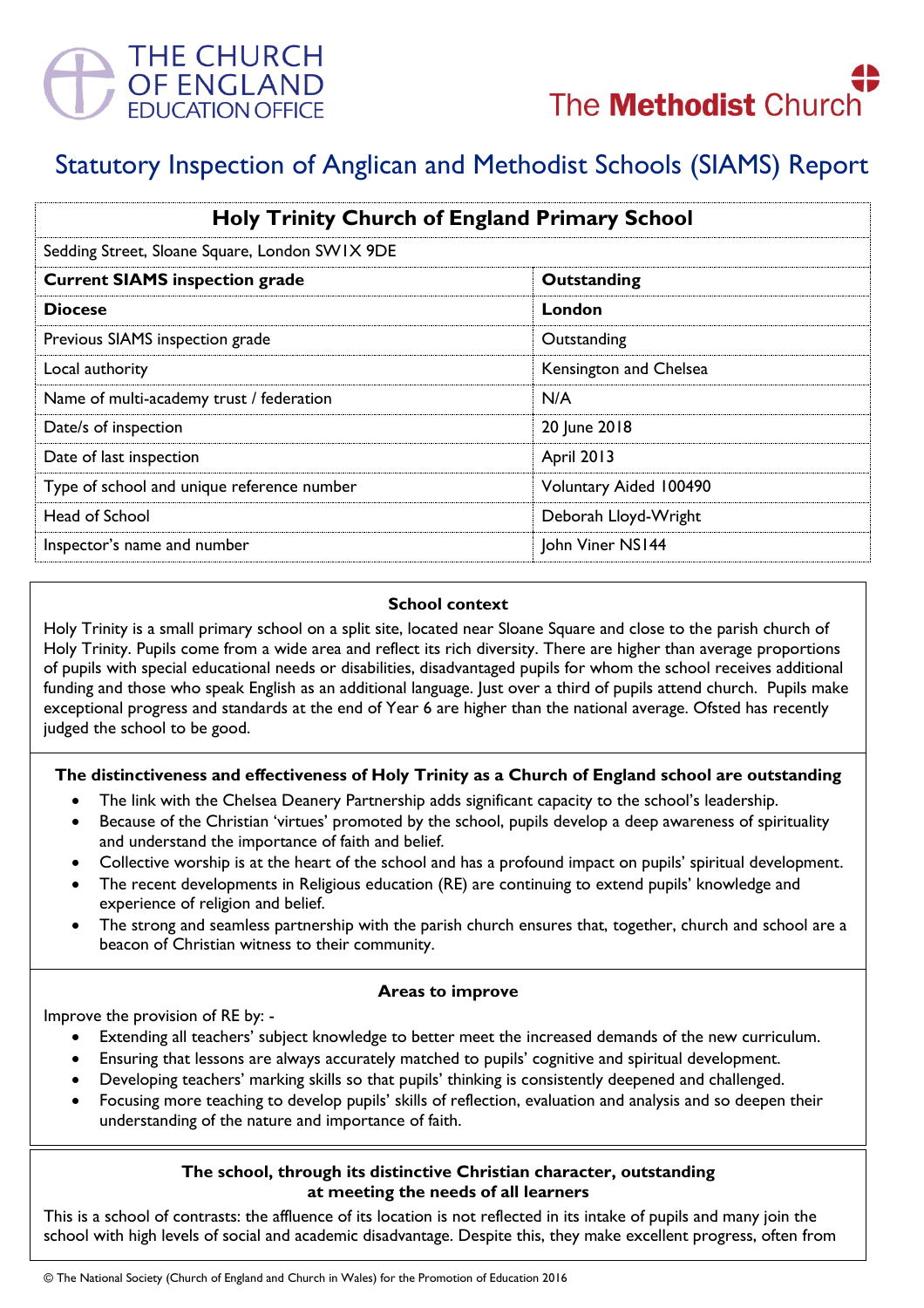low starting points, and achieve standards that are consistently above national averages. The school takes as its foundational premise that, in line with the Church of England's vision for education, its purpose is 'education for fullness of life'. It interprets this through six core values, which it teaches as 'virtues' to underline their importance as life characteristics. While these core virtues are not as clearly linked as they might be to their biblical justification, they are securely embedded in the life of the school so that a deeply Christian thread runs through all aspects of its life. This is recognised by stakeholders: parents almost universally agree that their children's spiritual development is helped by the school's ethos and all members of staff say that, irrespective of their faith or belief, they are affirmed by working here.

The school's Christian character infuses its work with love and compassion so this is a place where pupils feel safe, valued and special. As a result, they are keen to come to school and most attend regularly. They work hard, behave well and make extraordinarily good progress. They look out for one another and say that bullying is vanishingly rare. The excellent warm, productive relationships between and among adults and learners make the school a harmonious and inclusive learning community where pupils thrive. Pupils' spiritual, moral, social and cultural development has a high importance and, as they move through the school, they develop a profound sense that, regardless of faith or belief, they are spiritual beings. This gives them confidence to ask deep questions and express their views. As a result, pupils recognise, enjoy and celebrate diversity. They appreciate that one of the strengths of the school is the way that people of all faiths and backgrounds are welcomed and valued. Parents report that the virtues that their children acquire help to prepare them for life beyond Holy Trinity, into secondary school and even influence their attitudes as adult students. Pupils understand that Christianity is a world faith. Regardless of their own faith or belief, they are excited by religious education, which confirms the significant contribution that the subject makes to the school's Christian character.

# **The impact of collective worship on the school community is outstanding**

Collective worship is the beating heart of the school. It takes place daily in both buildings and pupils recognise that it is an important and powerful part of school life. Because it is so carefully and thoughtfully planned and delivered, it has a significant and positive impact on the spiritual development of individuals. All who attend worship, adults and pupils, regardless of their faith or belief, are affirmed, strengthened and challenged by it. Pupils are deeply engaged by worship: they gather reverently, sit attentively and participate enthusiastically. The quality of music and singing is excellent. Worship is both inspirational and inclusive and sometimes it is deeply moving so that both adults and pupils speak of its impact on their lives. For example, the recent commemoration of the Grenfell Tower disaster, which touched many families in the school, is remembered by pupils and their parents as a special and challenging act of worship.

Worship is skilfully and carefully planned in depth by clergy and school staff and this depth of planning, its prayerful intention and the great attention to detail lifts it beyond the mundane to the deeply spiritual. The school's underlying virtues, together with the church's year, provide most of the themes on which worship draws so that planning is cohesive and progressive. It is led by a variety of leaders, including clergy who regularly lead worship on both sites. Sometimes it takes place in church and parents of all faiths say how much they value the opportunities to attend, saying that they find the church services inspiring. Pupils have many excellent opportunities to lead aspects of worship and help out in practical ways and almost all say how much they enjoy these times.

Worship is always Christian, biblical and the daily use of a simple liturgy to open and close each act of worship provides an excellent experience of Anglican tradition and practice. Even young pupils can explain, in simple terms, what Christians mean by God being regarded as Father, Son and Holy Spirit. From the time they enter the school, pupils quickly learn about the nature and purpose of prayer and, regardless of their own faith or tradition, develop their own understanding and practice. They become increasingly aware of how prayer is important to believers and pupils of all faiths say that this strengthens their own faith. There are many good opportunities around the school for pupils to engage in personal reflection and prayer and to contribute their own prayers for use in worship. The systems for the ongoing evaluation of worship involves all members of the school community, including pupils, and results in continued and planned improvement.

# **The effectiveness of the religious education is good**

Because pupils' spiritual development is so well developed, they make good progress in RE and standards of attainment for most pupils are in line with national expectations. RE is treated as a core subject, given high priority in the school, and pupils work as hard in RE as they do in English and maths. Pupils say that they enjoy RE because their teachers make it fun and they learn a lot. By the time they leave the school, they have a good knowledge of Christianity and of many aspects of the other world faiths which they encounter.